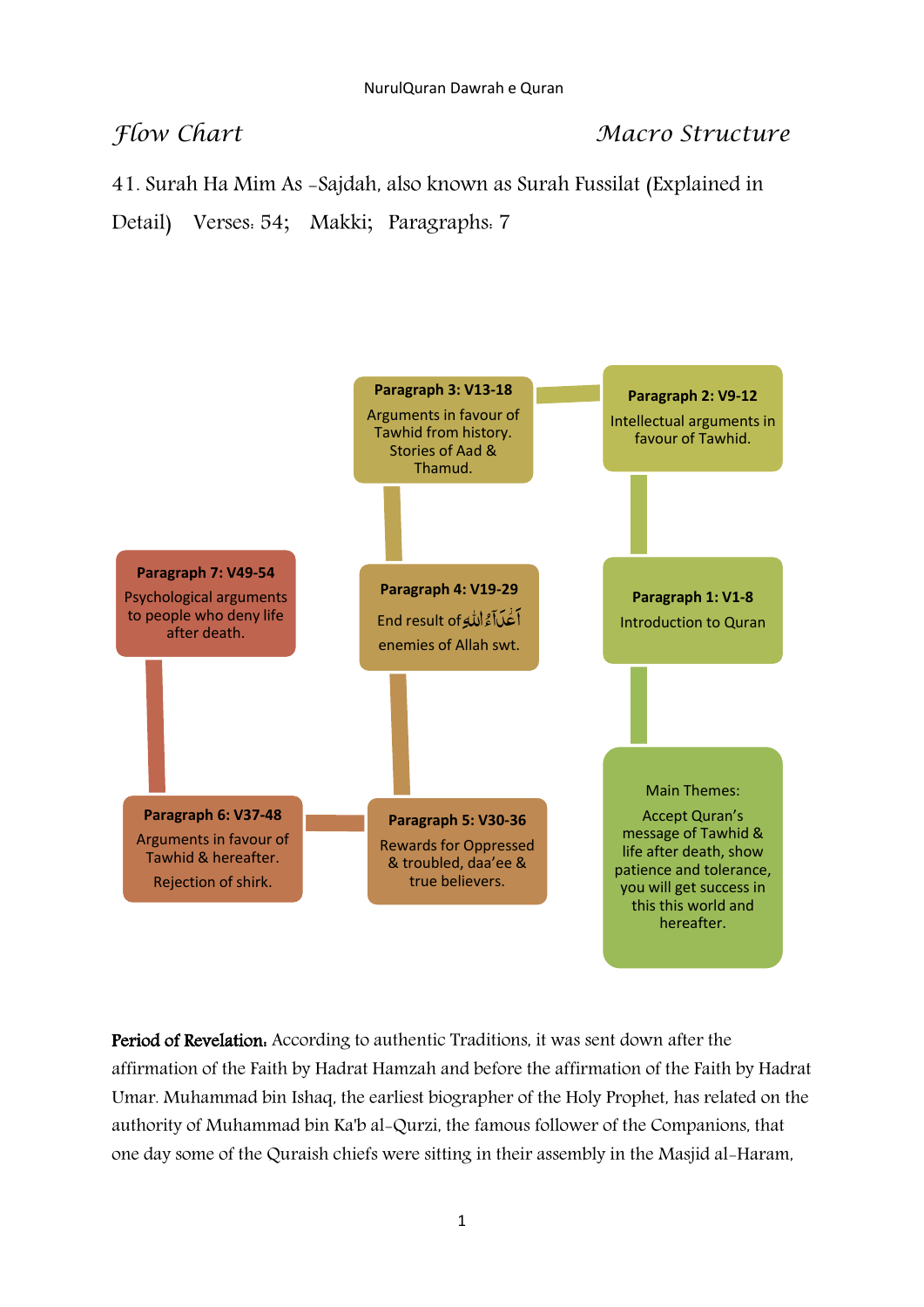## NurulQuran Dawrah e Quran

while in another corner of the Mosque there was the Holy Prophet sitting by himself. This was the time when Hadrat Hamzah had already embraced Islam and the people of the Quraish were feeling upset at the growing numbers of the Muslims. On this occasion, Utbah bin Rabi'ah (the father-in-law of Abu Sufyan) said to the Quraish chiefs: "Gentlemen, if you like I would go and speak to Muhammad (upon whom be Allah's peace and blessings) and put before him some proposals; maybe that he accepts one of them, to which we may also agree, and so he stops opposing us." They all agreed to this, and Utbah went and sat by the Holy Prophet. When the Holy Prophet turned to him, he said: "Nephew, you know the high status that you enjoy in the community by virtue of your ancestry and family relations, but you have put your people to great trouble: you have created divisions among them and you consider them to be fools: you talk ill of their religion and gods, and say things as though all our forefathers were pagans. Now listen to me and I shall make some suggestions. Consider them well: maybe that you accept one of them." The Holy Prophet said: "Abul Walid, say what you want to say and I shall listen to you." He said, "Nephew, if by what you are doing, you want wealth, we will give you enough of it so that you will be the richest man among us; if you want to became an important man, we will make you our chief and will never decide a matter without you; if you want to be a king, we will accept you as our king; and if you are visited by a jinn, whom you cannot get rid of by your own power, we will arrange the best physicians and have you treated at our own expense." 'Utbah went on speaking in this strain and the Holy Prophet went on listening to him quietly. Then he said, "Have you said, O Abul Walid, what you had to say?" He replied that he had. The Holy Prophet said: "Well, now listen to me."Then pronouncing Bismilah ir Rehman-ir-Raihm he began to recite this very Surah, and Utbah kept on listening to it, putting his hands behind his back and leaning on them as he listened. Coming to the verse of prostration (v. 38) the Holy Prophet prostrated himself; then raising his head, said, "This was my reply, O Abul Walid, now you may act as you please." then Utbah arose and walked back towards the chiefs, the people saw him from afar, and said: "By God! Utbab's face is changed. He does not look the same man that he was when he went from here." Then, when he came back and sat down, the people asked, "What have you heard?" He replied, "By God! I have heard something the like of which I had never heard before. By God, it's neither poetry, nor sorcery, nor magic. O chiefs of the Quraish, listen to what I say and leave this man to himself. I think what he recites is going to have its effect. If the other Arabs overcome him, you will be saved from raising your band against your brother, and the others will deal with him. But if he overcame Arabia, his sovereignty would be your sovereignty and his honor your honor." Hearing this the chiefs spoke out:"You too, O father of Walid, have been bewitched by his tongue." Utbah replied, "I have given you my opinion; now you may act as you please." (Ibn Hisham, vol. I, pp. 313-314).